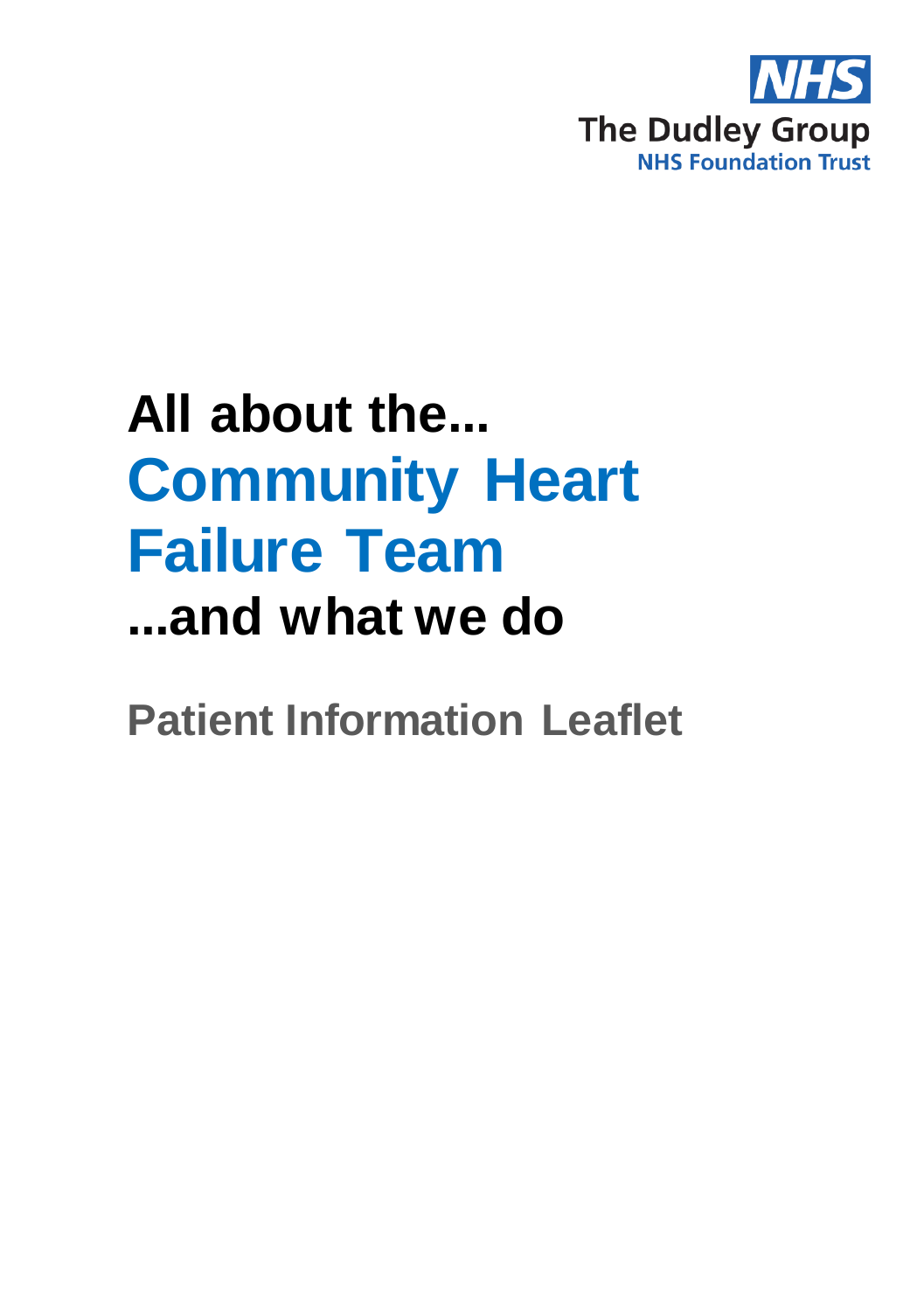# **Welcome**

This booklet has been designed to provide you with information about the community heart failure team and how we can help you manage your condition. It also gives details of groups and organisations that you may find of use.

The community heart failure team is designed to provide specialist nursing care to patients with chronic heart failure, whilst working with other health and social care professionals to deliver care according to your individual needs.

Our nurses and healthcare assistants are specially trained to respond to the complexities of the condition. The aim is to ease heart failure symptoms, enhance and maintain quality of life using tested treatments and to improve the end of life experience, respecting any final wishes.

# **Our promise to you**

Good communication between the community heart failure team, you and your family and carers are essential. We will:

- Listen to your feelings, fears, views and beliefs.
- Give you the information you ask for or need about your condition, treatments and possible side effects.
- Work in partnership with you, your family and carers at all times concerning your care.
- Aim to get you onto the best possible medicines to maintain a stable heart function and safeguard the quality of your life.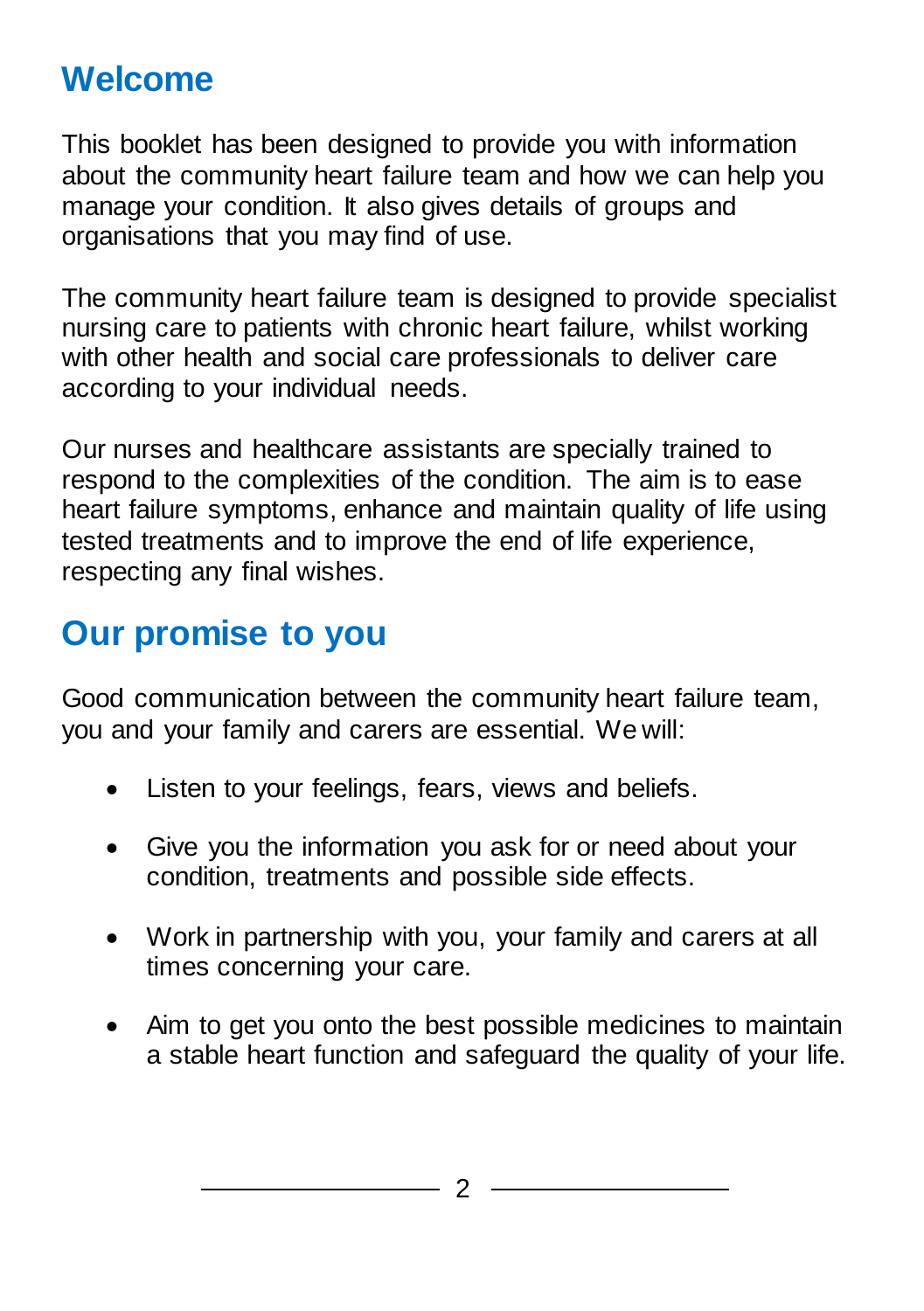# **What will happen at your consultation with the community heart failure team?**

We will assess your existing knowledge about your condition, treatment, medication, exercise capabilities and diet and also provide you with written information about your condition. We will give you the knowledge to enable you to manage your symptoms, including understanding the importance of monitoring your weight and recognising when you need to contact us.

As well as giving advice about your condition and assessing your social needs, we will carry out the following:

**Weight**. We will record your weight on our scales and monitor for changes. It would be of benefit to you to purchase a set of scales to enable close monitoring yourself.

**Blood pressure and pulse**. We will record and monitor this when we see you.

**Blood tests**. As you may be taking diuretics (water tablets) and other tablets which may affect your kidney function, it is vital that your blood is monitored regularly.

We can do blood tests during your consultation as required and the results of these will be then passed to your GP. Depending on the results of your blood tests, it may be necessary to make changes to your medication. We will communicate with your consultant or GP and inform you of any changes needed.

The severity of your heart failure may vary from day to day or week to week. If your symptoms worsen, your condition will be more closely monitored and your medicines may be adjusted to control these changes to help prevent the need for a hospital stay. If your wish is to stay at home, we will do everything possible to help with this.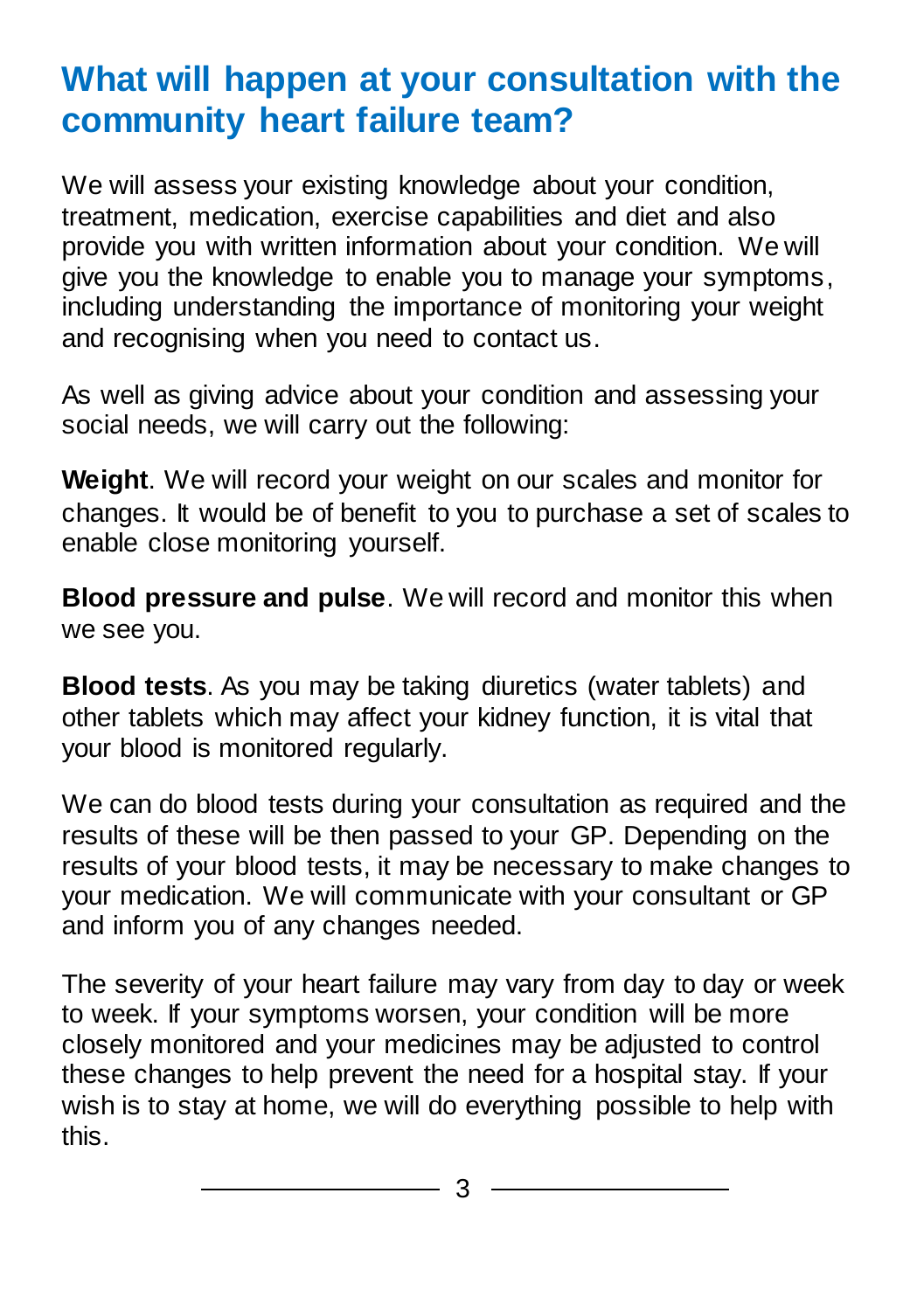## **About our service**

### **Where are the clinics held?**

We offer nurse-led community clinics in four locations across the Dudley borough:

- Stourbridge Health and Social Care Centre.
- Brierley Hill Health and social care centre
- Stourside medical practice
- Central clinic

Home visits are offered to patients who are housebound or who are too unwell to attend a clinic appointment. This service is available:

8am – 4pm, seven days a week including bank holidays.

#### **How can I contact you?**

You can contact us on telephone number: **01384 323158**

If the nurses are not in the office, a clerical worker will be able to take your message and inform a nurse. Alternatively after 4pm, you can leave a message on our answer machine and we will contact you the next working day.

However if you need an **urgent** response outside office hours (08.00-16.00) please contact your GP or Dudley community out-ofhours district nursing service via Russells Hall Hospital switchboard on **01384 456111**. In an **emergency**, please **dial 999** and ask for an ambulance.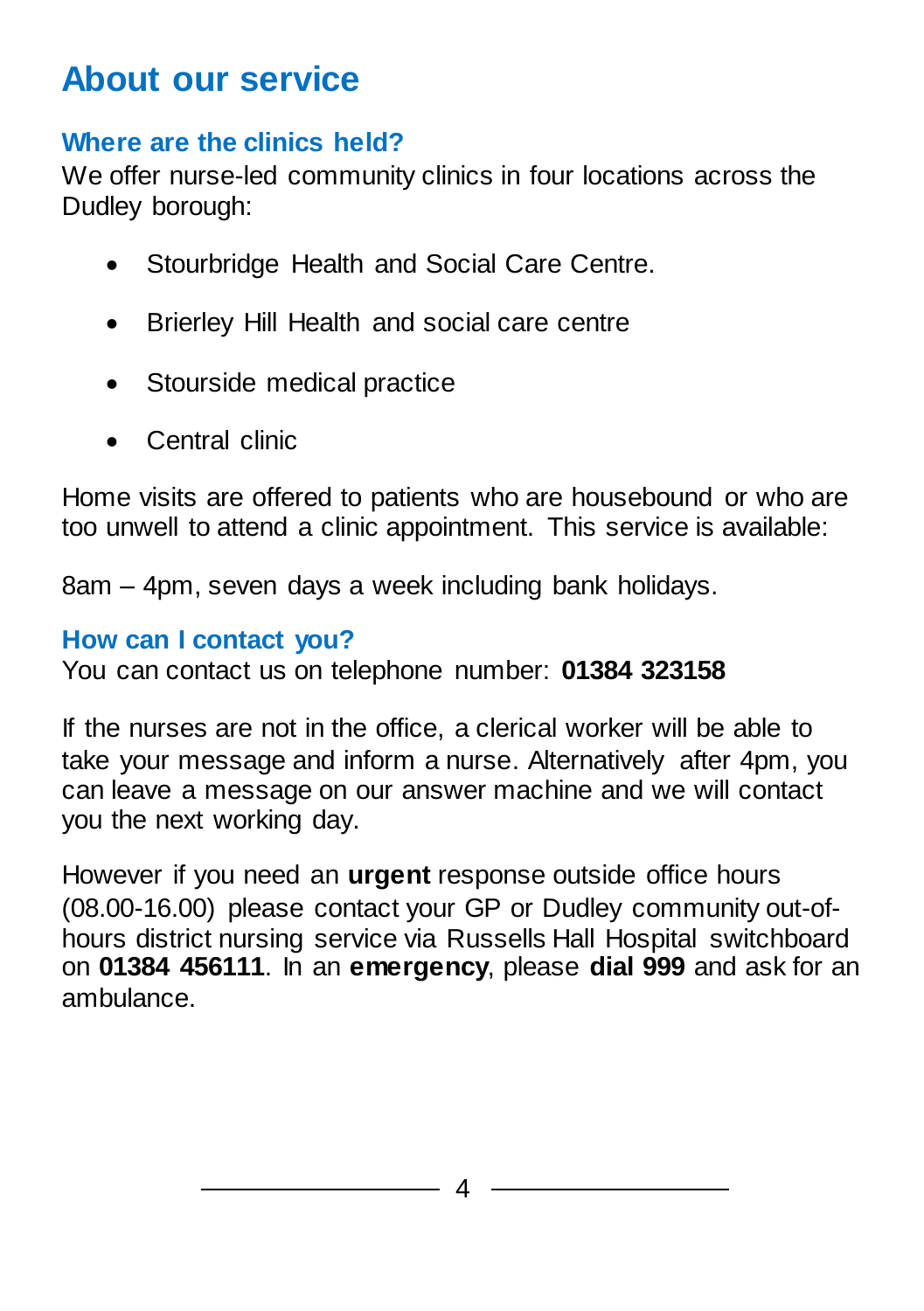# **What other organisations are involved in my care?**

## **Social Services**

With your agreement, part of your assessment by us may include a referral to social services. They will assess whether you need any help with everyday activities such as washing and dressing.

Contact number: 0300 555 0055

## **Citizen Advice Bureaux (CAB)**

If you have any concerns about legal, financial, housing and welfare issues, we can ask the CAB to contact you to give you support and advice. This service is confidential.

Contact number: 0300 3309044

## **Psychological support**

We are here if you need advice or someone to talk to. With your consent and if appropriate, we can also refer you for specialist professional support.

## **Hugs (Hearts Undergoing Support)**

Hugs are a local support group for all heart patients. They have meetings every six weeks at Wordsley church hall. They also have regular social events, such as coach trips and skittle nights. Family and friends are also welcome.

If you are interested in becoming part of the group, please contact Kevin Dodd on 07746 822227 or email [kevindodd@blueyonder.co.uk](mailto:kevindodd@blueyonder.co.uk)

If you do not wish to attend a formal Hugs meeting, they will be happy to send you a quarterly newsletter with useful information.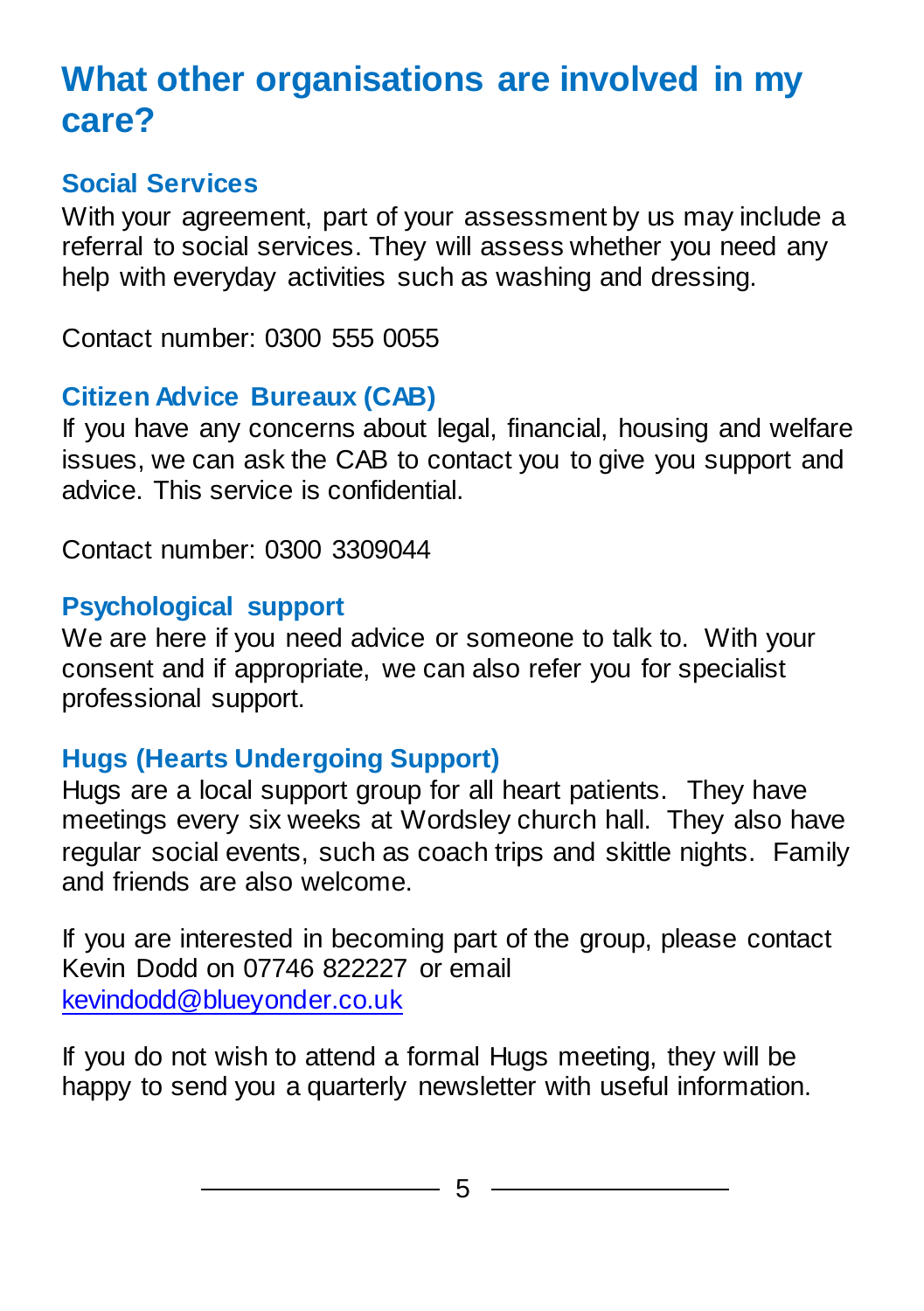### **The British Heart Foundation**

The British Heart Foundation supports the Dudley community heart failure nurses. They also have a website which contains useful up-to-date information for people with heart conditions:

#### [www.bhf.org.uk](http://www.bhf.org.uk/)

They produce a free magazine called Heart Matters which they'll send to you regularly for free. If you are interested in subscribing to this magazine, please ask your Heart Failure nurse for a form.

If you have any questions, or if there is anything you do not understand about this leaflet, please contact:

The community heart failure team on 01384 323158

Email: dgft.heart-failure-team@nhs.net

Stourbridge Health and Social Care Centre John Corbett Drive **Stourbridge** West Midlands DY8 4JB

#### **This leaflet can be downloaded or printed from:**

http://dgft.nhs.uk/services-and-wards/heart-failure-community/

If you have any feedback on this patient information leaflet, please email dgft.patient.information@nhs.net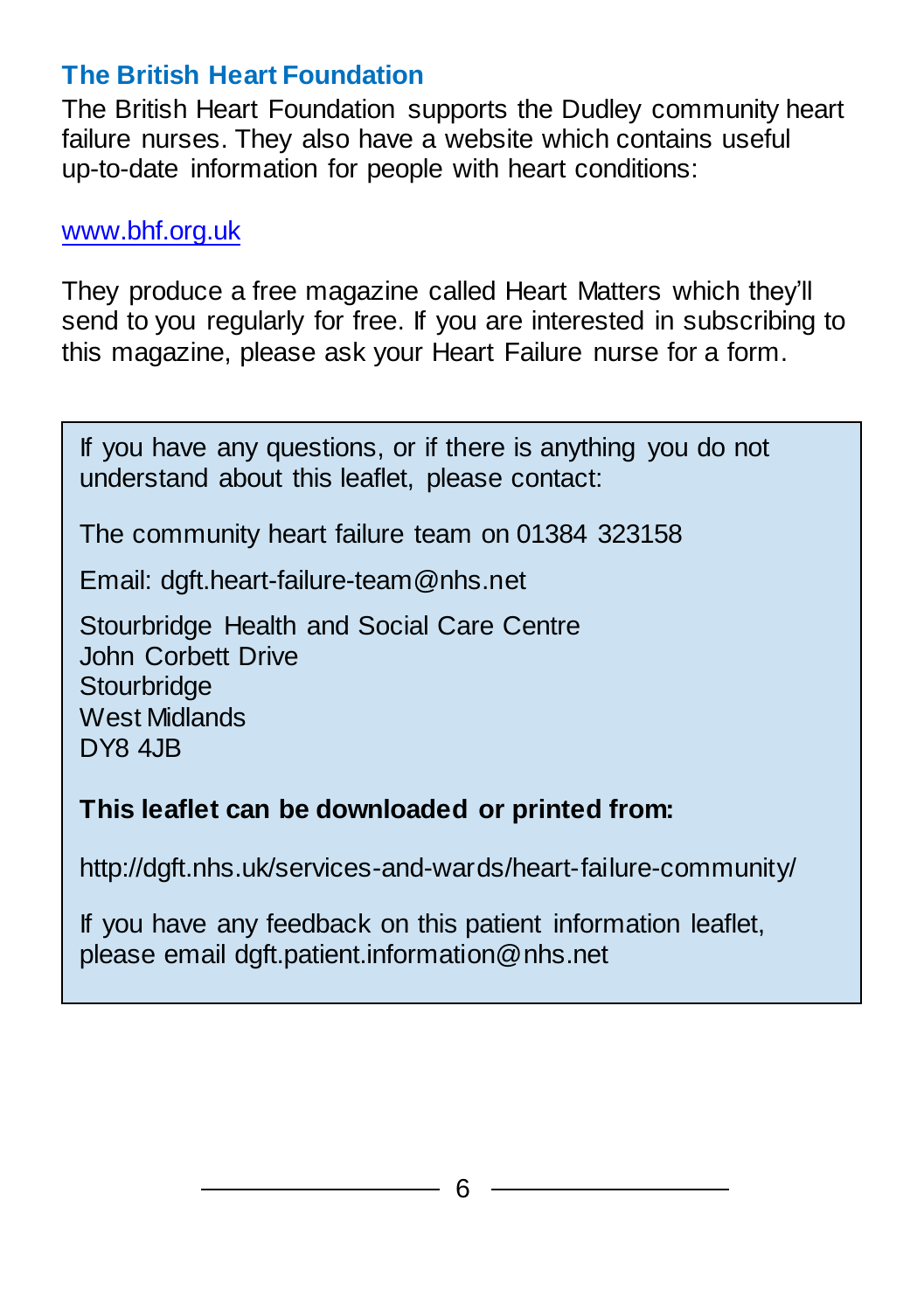## **Please use this space for any notes you may wish to make**



<u> 1980 - Johann Barn, mars ann an t-</u>